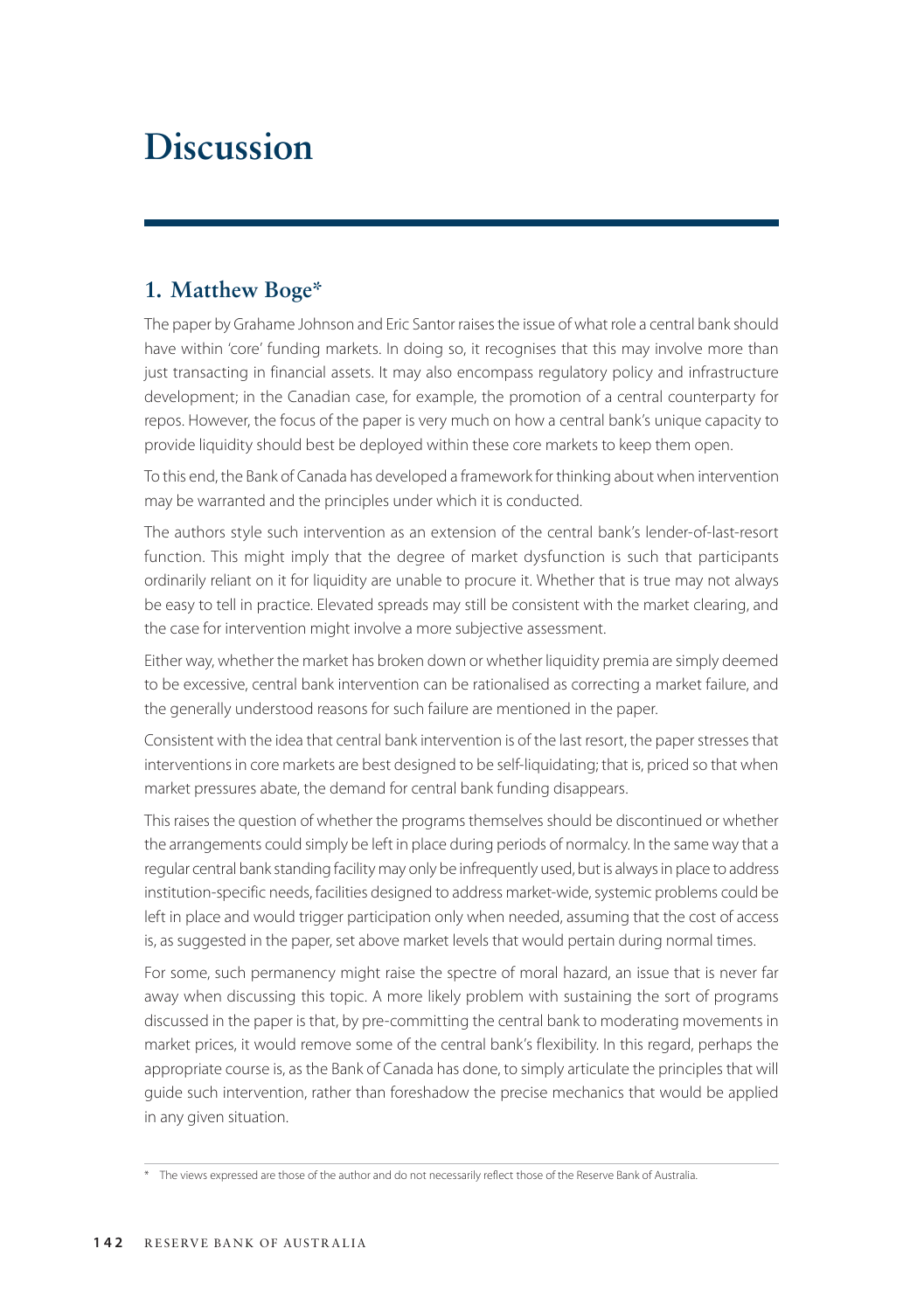However, while central banks have tended to close down many of the special programs and facilities introduced during the financial crisis (when market conditions have permitted), for many central banks, there will be elements of such interventions permanently in place within their operating frameworks.

A central bank that has as its operational target a short-term interbank rate will generally look to the private sector to establish the appropriate relativities between this rate and the yields on other financial assets. For this reason, central bank operations may be concentrated in the most liquid 'core' markets – such as the repo market for government bonds – where central bank activity is less likely to alter the relativity with the operational target.<sup>1</sup>

That is the case for Australia, but only superficially. While most of the Reserve Bank's transactions in the domestic market are indeed in repos involving government bonds, the range of securities eligible for the Bank's repurchase transactions has long been broader than this and, to the extent that it was widened further during the financial crisis, those changes, for the most part, were made permanent.

Combined with the wide range of counterparties eligible to participate in the Bank's routine operations and the ability of these counterparties to nominate the preferred maturity of their transactions, the equivalent of the Bank of Canada's term purchase and resale agreements was largely automated within the Australian context. That is, the Reserve Bank does not necessarily need to introduce a special facility to provide this type of funding; to a large extent, it can happen spontaneously within the Bank's routine market operations.

Can this approach be reconciled with the five principles for intervention as set out in the paper? Mostly, I would think that it could. Certainly, it is consistent with the idea that intervention should be graduated. As liquidity premia on eligible securities change, counterparties have the opportunity to alter the composition of the central bank's portfolio by delivering what are now the 'cheapest-to-deliver' securities, on both new and outstanding transactions. However, absent deliberate central bank action, increasing the size of these asset holdings further would only be automated to the extent that an expanded central bank balance sheet was needed to maintain the operational target.

Does this approach meet the principle of minimising unintended market distortions? In thinking about this, it should be acknowledged that eligibility for central bank operations can reduce the liquidity premia attached to securities and the effect is no doubt greater where eligibility pertains to routine market operations rather than just a standing facility, or where eligibility effectively classes an asset as liquid for prudential purposes, as will be the case in Australia under Basel III. In other words, the dividing line between eligible and ineligible assets can be of some significance. In this sense, a framework that seeks to ensure that bank funding can be sustained in a stressed period may have some impact on non-core markets (namely, the markets for potential bank assets). This is largely unavoidable in Australia and is something we have been conscious of in trying to accommodate a regulatory standard that requires banks to hold many more liquid securities than actually exist in the market.

<sup>1</sup> In some cases, such as for the Bank of Canada, the operational target is the general collateral repo rate for government securities.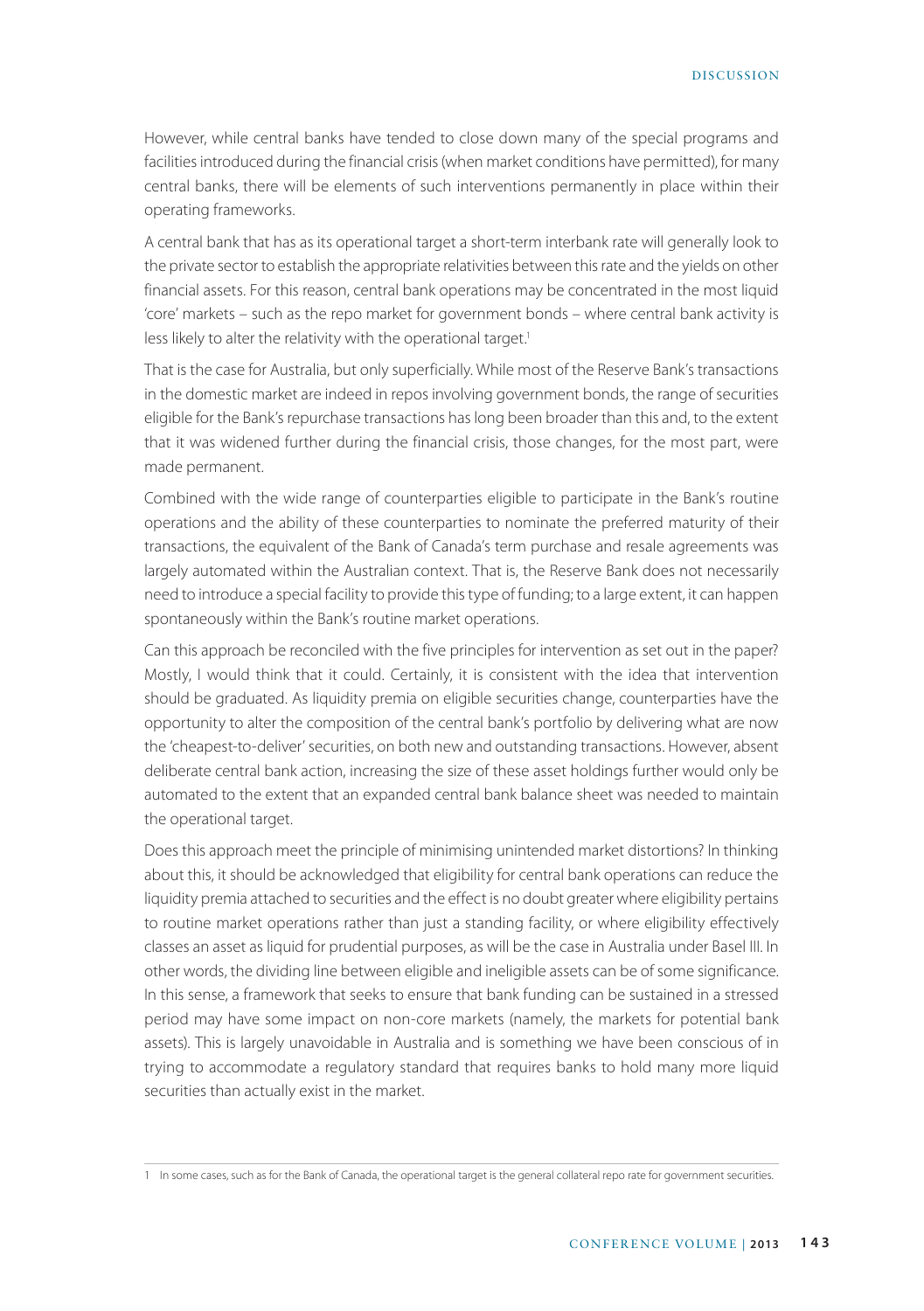#### DISCUSSION

The paper provides examples of where central bank intervention had the desired effect on core markets. Thinking about why these interventions might have been successful raises some issues about the nature of liquidity provision by central banks.

The success of the central bank foreign exchange (FX) swap lines is easy enough to understand. Central banks (having accessed US dollars from the Federal Reserve) were able to provide US dollars to market participants in much the same form as that of the impaired 'core' market; either secured against local currency (as in an FX swap) or against local currency-denominated securities. While not every user of FX swaps would have had access to these operations, the breadth of eligible counterparties was such that the central banks were effectively acting as market makers in the impaired market.

The reasons why central bank intervention succeeded in driving down rates on short-term unsecured bank funding are perhaps less straightforward. Indeed, the authors are understandably cautious in not necessarily attributing all of the improvement to the actions of the central bank. Here, the intervention was not directly in the core market – such as in the form of outright purchases of unsecured bank debt – but was via collateralised funding. Why did this work?

In Australia's case, the equivalent operations involved contracting repos with counterparties (both banks and non-banks) against a list of eligible securities that included debt issued by banks. Hence, the success of these operations in moderating spreads on bank certificates of deposit (CDs) may have been partly because we were funding purchases of bank CDs by our counterparties. In that sense, providing funding liquidity was sufficient to encourage investors to remain in, or re-enter, the market, taking on the bank credit risk themselves. Alternatively, the successful outcome may have come about because the Reserve Bank was funding banks and allowing them to use comparatively illiquid assets as security for that funding (assets that could not have been directly funded otherwise), thereby limiting the need for them to issue CDs.

If the latter effect was more important, and I think that it was, this suggests that rather than supporting the 'core' market, the central bank effectively substituted for it. A similar interpretation could be made regarding the effect of the European Central Bank's (ECB's) long-term refinancing operations (LTRO). Granted, those operations didn't resolve the problems in the sovereign markets, as is noted in the paper. However, the LTRO did appear to assist bank funding. Nevertheless, I don't think it was by fostering the re-emergence of an active interbank market but, rather, by supplanting it.

It is also useful to consider central bank interventions that didn't work. As noted, the ECB's LTRO is characterised as being ultimately unsuccessful in the paper. One comment I would make about the ECB's experience is that I'm not sure that it is a good advertisement for a graduated response to market stresses, although I accept that others may simply view the preliminary responses as being misdirected, as the authors do.

In the Australian context, while we would characterise our operational changes as being generally successful, the positive effects were more pronounced in some areas than in others. In terms of the market near the heart of the financial crisis – namely, that for securitised assets – there was not much the Reserve Bank could do to revive that market. Making these securities eligible for the Bank's repo operations perhaps assisted their liquidity at the margin, but it did nothing to ease investor concerns about the credit quality of these assets.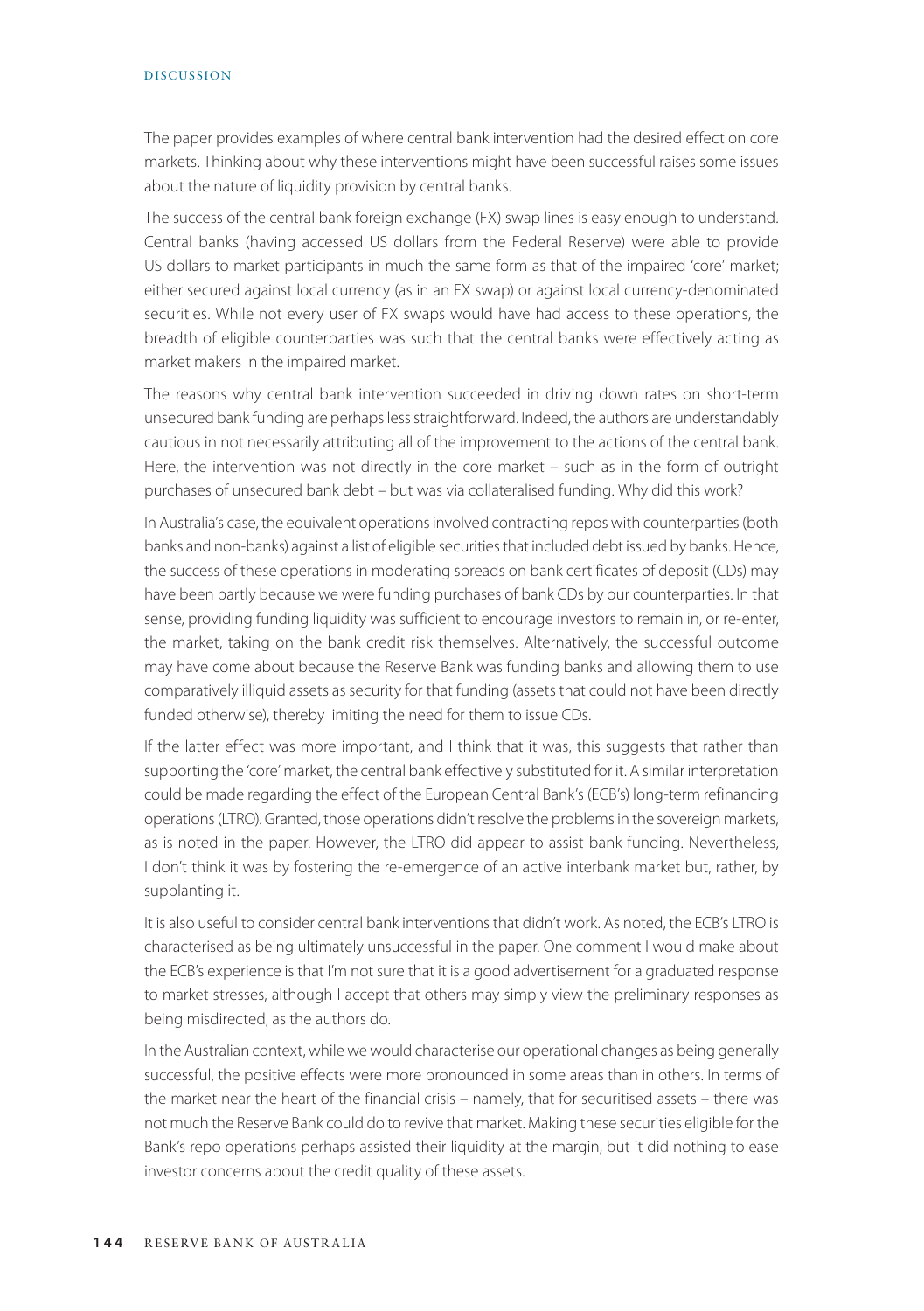While the securitisation market could not be considered 'core' in Australia (as funding the underlying assets on-balance sheet was an effective substitute for at least the larger players), this does perhaps highlight the limits to central bank intervention taking the form of acting as the 'market-maker of last resort', as it is phrased in the paper.<sup>2</sup>

### **2. General Discussion**

Much of the discussion focused on the long-run objectives of central bank intervention in core funding markets. There was broad agreement among participants that central banks should intervene to keep core markets functioning. However, several participants suggested that policymakers had been too willing to fix problems that should never have occurred had markets been more structurally sound, and in doing so had allowed markets to return to sub-optimal pre-crisis equilibria. It was generally agreed that central bank intervention should be combined with structural reforms, including strengthening regulation, market infrastructure and the capital base, to reduce vulnerability to shocks in future. Grahame Johnson emphasised that even in the absence of structural problems, sufficiently large shocks to the system could motivate a role for central bank intervention. He also noted that conditionality in well-designed intervention programs should prevent a return to bad equilibria. The low credit risk premia on peripheral euro area countries' sovereign debt before the crisis was offered as an example of a bad pre-crisis equilibrium. In this context, Mr Johnson noted that neither the stated objective of the OMT program nor its realised effect had been to return spreads in peripheral countries to pre-crisis levels.

Another topic of discussion was motivated by one participant noting that the high level of wholesale market funding of financial institutions was often viewed as a potential source of instability. This raised the question of whether policymakers should be considering how to create a new steady state with a larger share of deposit funding. It was noted that there could be benefits from a higher share of deposit funding, since this source of funding had recently proven to be more sticky and less sensitive to banks' financial conditions. However, at the same time, the regulatory focus had been on making wholesale funding more stable by making debt 'bail-inable'. Having a wedge in the capital structure comprising wholesale debt that could convert to equity when needed, and was held by large sophisticated agents who understood the risks involved, could be preferable to the Cypriot experience where losses were imposed on depositors in the absence of alternatives.

This provoked debate about policymakers' apparent lack of willingness to haircut wholesale debtholders when risks crystallised. In contrast, it was noted that an important objective of current regulatory initiatives was to make wholesale debt more loss absorbing. Switzerland was cited as a jurisdiction in which banks had issued debt that could be written down if capital levels were to fall below stated thresholds. This observation was countered by the argument that the true

<sup>2</sup> A more substantive intervention in the securitisation market was made by the Australian Government's debt management office – the Australian Office of Financial Management (AOFM). The AOFM undertook a program of *outright* purchases of residential mortgage-backed securities (RMBS). These purchases were targeted at those RMBS sponsored by (smaller) financial institutions that had less capacity to fund the mortgages on their balance sheets. While the AOFM's program no doubt assisted those firms and helped to provide a pricing benchmark for an illiquid market, it did not catalyse a more general revival in the market.